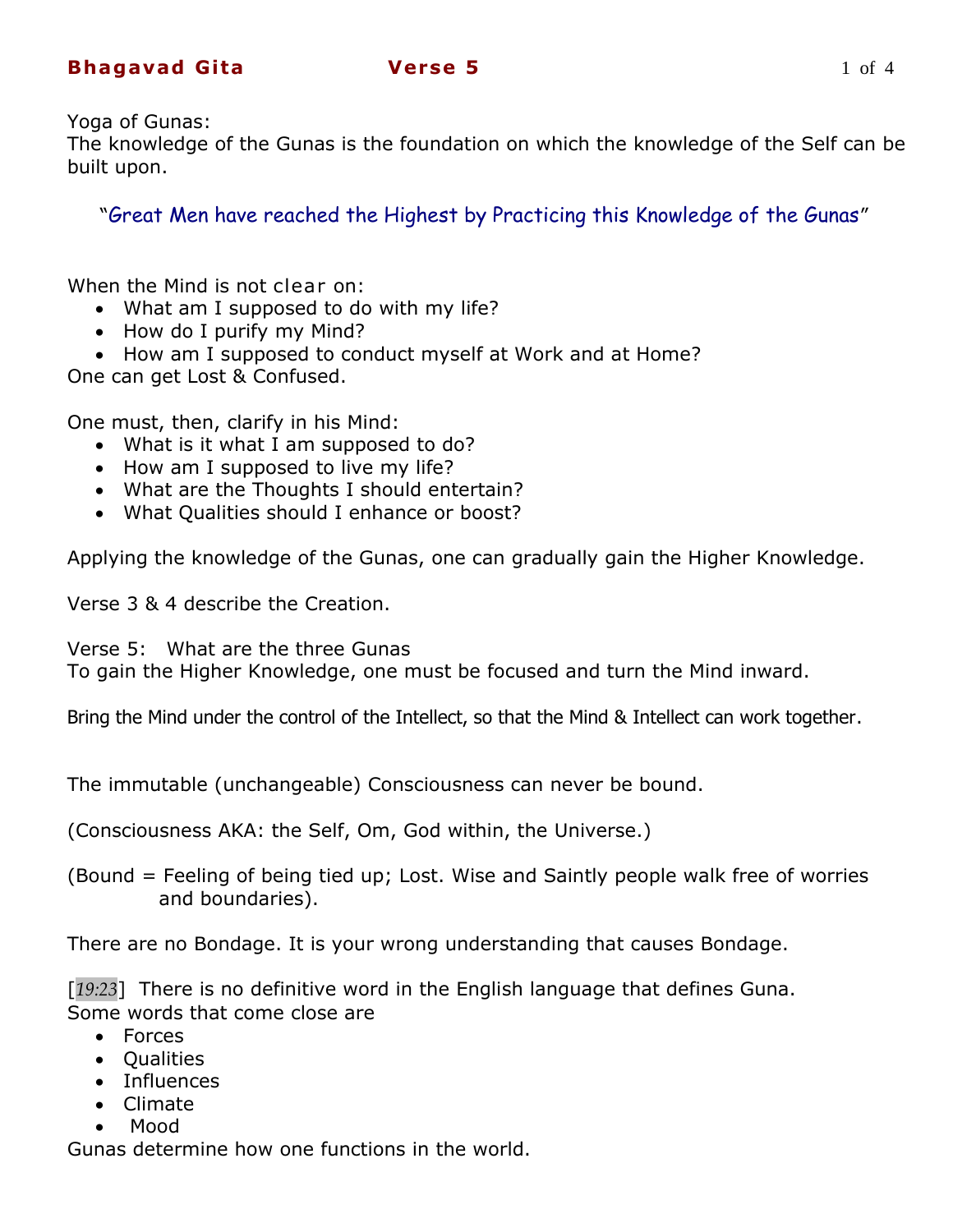The predominate influence under which one is functioning at the moment your "guna" or your 'prakriti'.

[*10:14*] Whatever is born out of matter (either stationary or mobile), have life or being:

Matter (Prakriti) has life or being.

- Plants are beings (has life) and is stationary.
- Animals (human, mammal, aquatic amphibian, and aviary) are also beings and are mobile.

How were Animals and plants created or born? When the 'Field' and the 'Knower of the Field' meet, the beings are created. Plants, animals, humans birds, fish are born out of Matter (Prakriti):

| <b>Field</b><br>ksetram         | <b>Knower of the Field</b><br>ksetra-jñam | <b>Creation</b>                                                                      |
|---------------------------------|-------------------------------------------|--------------------------------------------------------------------------------------|
| Matter<br>Substance<br>Prakriti | Spirit<br>Purusha                         | When the Field and the Knower of the Field<br>meet, manifestation (creation) occurs. |

Matter (Prakriti) functions thru the **3-Gunas**:

| The 3 - Gunas |                                                           |              |  |  |
|---------------|-----------------------------------------------------------|--------------|--|--|
| <b>Guna</b>   | <b>Characteristics (Determines Thoughts &amp; Action)</b> | <b>Color</b> |  |  |
| <b>Satwic</b> | Knowledge, Purity, Brightness                             | White        |  |  |
| <b>Rajas</b>  | Passion, Activity                                         | Red          |  |  |
| <b>Tamas</b>  | Lazy, Sleep, Ignorance, Dispassionate, Inertia            | <b>Black</b> |  |  |

The characteristics of the 3-gunas above are the Qualities, Influence or Forces that determine one"s Thoughts and Actions.

As I Think, so I Speak; As I Speak, so I Act.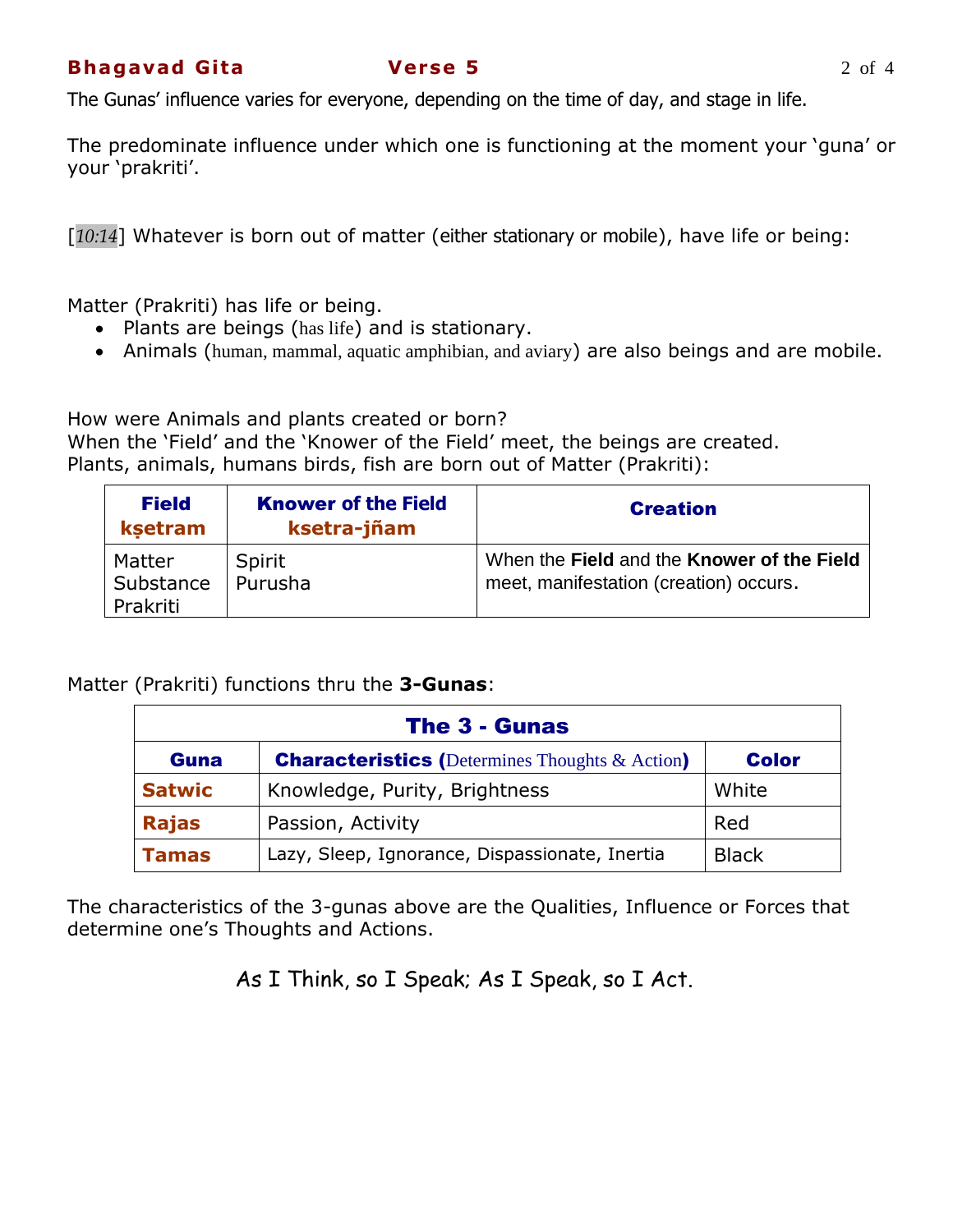| <b>The 3-Gunas</b>       |                                                                                                                                          |  |  |  |
|--------------------------|------------------------------------------------------------------------------------------------------------------------------------------|--|--|--|
| <b>Climates or Moods</b> |                                                                                                                                          |  |  |  |
| <b>Satwa</b>             | Wakes up in the morning & meditates, when the Mind is clear and calm.                                                                    |  |  |  |
| <b>Rajas</b>             | In the Workplace he is competing in worldly matters.<br>Passionate tendencies reside in a Ragas person: Anger, Jealousy, Competitiveness |  |  |  |
| <b>Tamas</b>             | Goes home & relaxes and goes to sleep                                                                                                    |  |  |  |

The majority of people fall in the **Rajas** (Passion, Activity) category.

Some fall in the **Tamas** (laziness, sleep) category. Tamas person do not contribute to society. They want other to take care of them. Tamas persons may be rich or poor. Very Rich or Poor the Tamas person does not give back to society.

Very few persons are mostly **Satwic**. One may see in them knowledge, purity and brightness all the time. Satwic have some Tamas (sleep) and Rajas (passion) but a Satwic"s rajas is filled with Satwic or passionate activity aimed at others.

The Satwic person, therefore, works:

- Unselfishly for the benefit of others wit no thought of "I" or "My" attachments.
- He expects nothing in return

[*20:48*]

• He does not want praise; he knows he is not the Doer.

| I 20.40 I      |                                                                                                                                                                                                                                                                                                                                                                                                                                                        |
|----------------|--------------------------------------------------------------------------------------------------------------------------------------------------------------------------------------------------------------------------------------------------------------------------------------------------------------------------------------------------------------------------------------------------------------------------------------------------------|
|                | <b>Desire and Will</b>                                                                                                                                                                                                                                                                                                                                                                                                                                 |
| <b>Tamasic</b> | No Desire or Will. Wants Society to take care of him. Wants the minimal<br>things in life.                                                                                                                                                                                                                                                                                                                                                             |
|                | His Willpower and Desire are EQUAL, but they are LOW.                                                                                                                                                                                                                                                                                                                                                                                                  |
| <b>Rajasic</b> | Lots of Passion, Desire. Cheats & Defeats others. He has the Will Power to succeed, but<br>his will power does not match his Desires. He has uncontrolled Desire but his willpower<br>cannot keep up. He overstretches himself and takes more work than he can handle.<br>He is a workaholic working 14-16 hours a day. His efforts are not for the benefit of<br>others, but for the benefit of himself. His Desire is too much and has NO Willpower. |
| <b>Satwic</b>  | Also works, but for the benefit of others. He increases his Willpower and reduces his<br>Desire (for things) so they become EQUAL. What he desires, he can accomplish. His<br>Desires are for the benefit of others. He is ever content. His thoughts are on his God.                                                                                                                                                                                  |
|                | He controls his diet, activities. He lives a Balanced Life. Lives a Life of Moderation. He<br>controls his speech. He keeps his Mind peaceful and under his control through<br>meditation and contemplation.                                                                                                                                                                                                                                           |